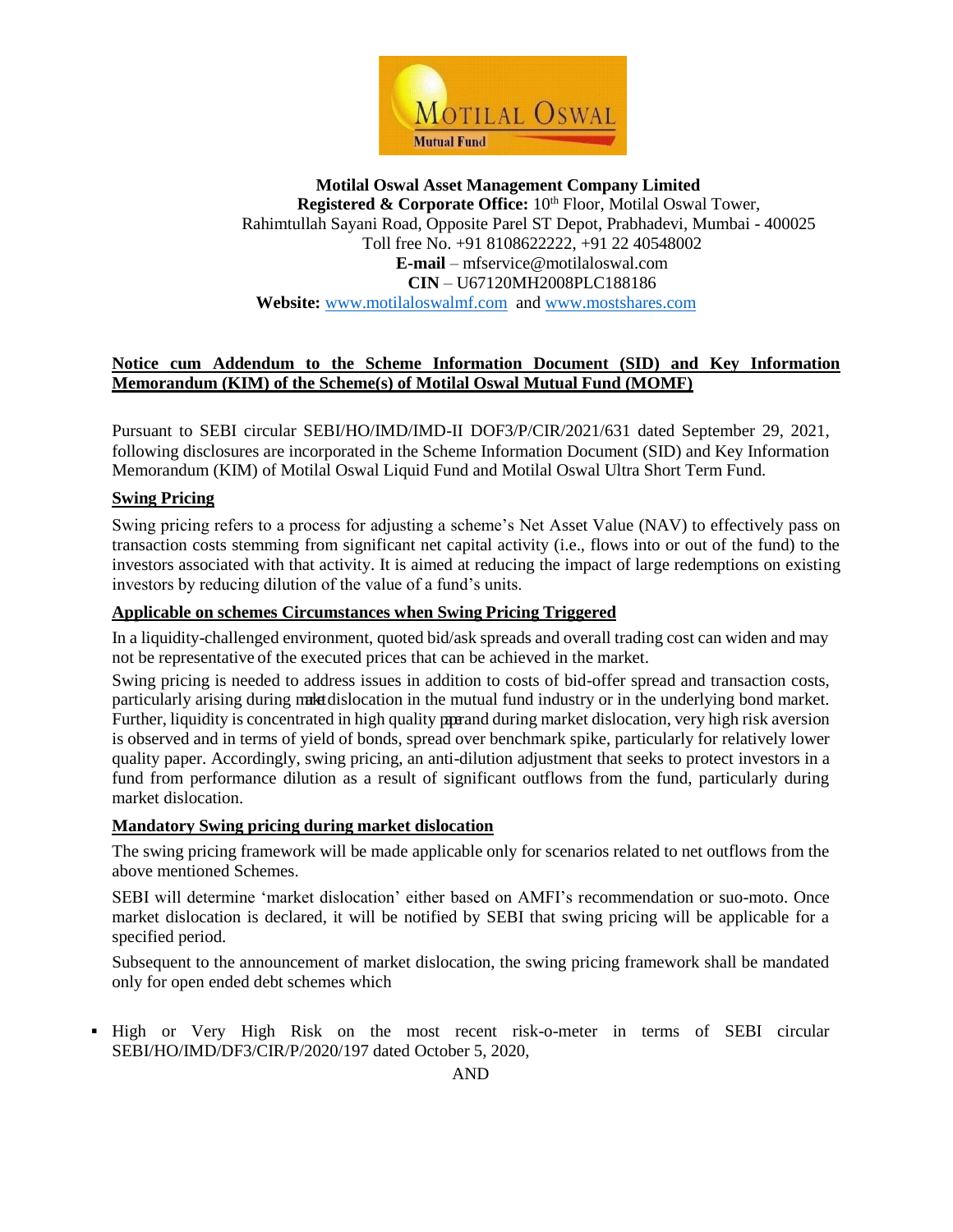

 Classified themselves in any of the cell A-III, B-II, B-III, C-I, C-II and C-III of Potential Risk Class (PRC) Matrix in terms of SEBIcircular SEBI/HO/IMD/IMD-II DOF3/P/CIR/2021/573 dated June 7, 2021.

A minimum swing factor as under shall be made applicable to the schemes mentioned above and the NAV will be adjusted for swing factor. This will be applicable to both purchase and redemption for the above mentioned schemes during market dislocation period announced by SEBI.

| Minimum swing factor <sup>^</sup>              |                  |                  |                  |  |  |
|------------------------------------------------|------------------|------------------|------------------|--|--|
| Maximum Credit Risk of scheme $\rightarrow$    | Class A $(CRV^*$ | Class B $(CRV^*$ | Class C $(CRV^*$ |  |  |
| Maximum Interest Rate Risk of the scheme >=12) |                  | $> = 10$         | <10              |  |  |
|                                                |                  |                  |                  |  |  |
| Class I: (Macaulay Duration $\leq 1$ year)     | Optional         | Optional         | 1.5%             |  |  |
| Class II: (Macaulay Duration $\leq$ =3 years)  | Optional         | 1.25%            | 1.75%            |  |  |
| Class III: Any Macaulay Duration               | 1%               | 1.5%             | 2%               |  |  |

^ Swing pricing shall be made applicable to all unitholders at PAN level with an exemption for redemptions upto Rs. 2 lacs for eachscheme.

\*Credit Risk Value

When swing pricing framework is triggered, and swing factor is made applicable, both the incoming and outgoing investors shall get NAV adjusted for swing factor.

Swing pricing shall be made applicable to all unitholders at PAN level with an exemption for redemptions upto Rs. 2 lacs for each mutual fund scheme for market dislocation.

Transaction Covered for applicability of Swing Factor

- a) Subscription including Switch in
	- b) Redemption

including switch out

Transactions Excluded /

Exempted

a) Redemption upto 2 lacs (aggregated at PAN level) per scheme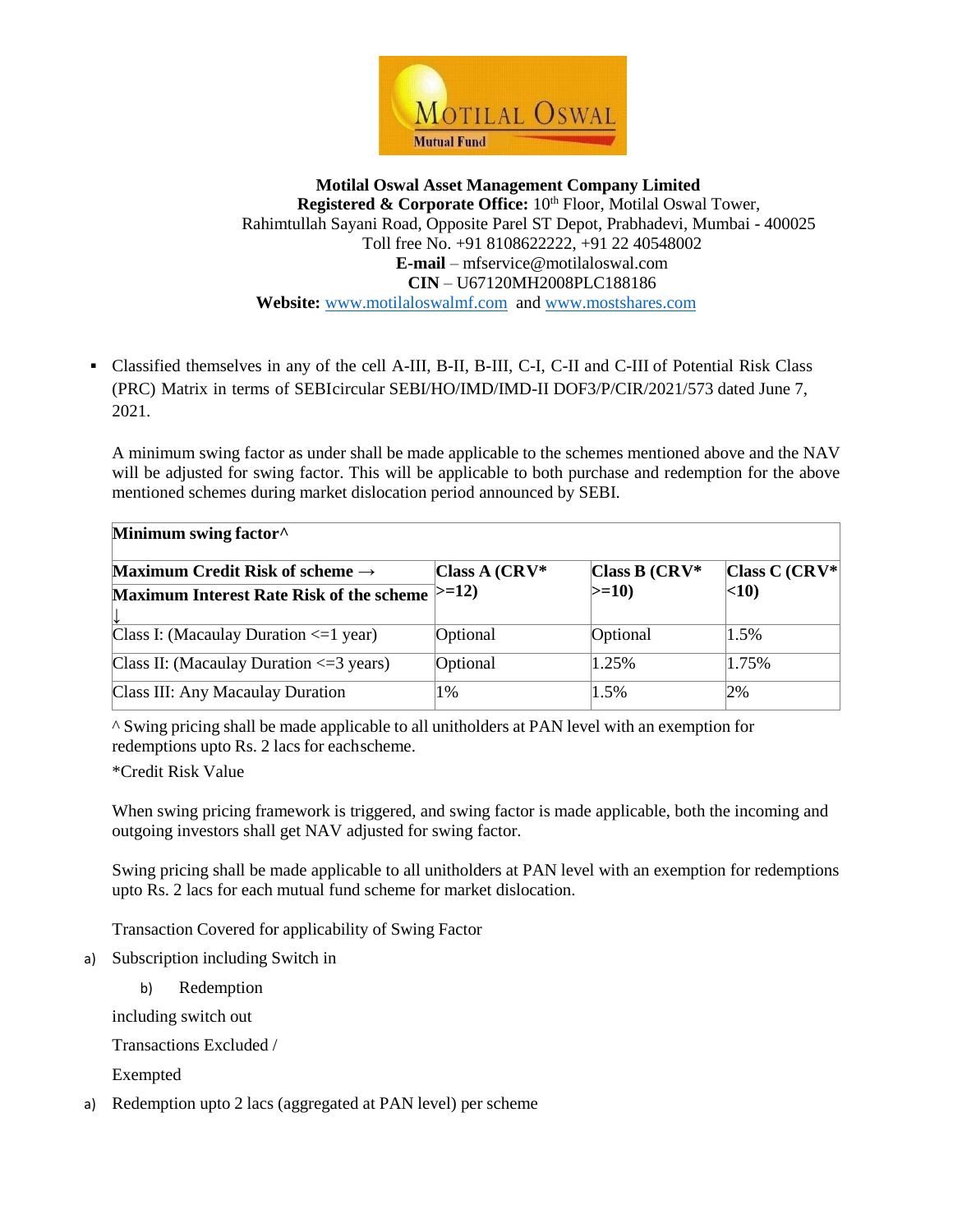

- b) Reinvestment of income/capital distribution
- c) Intra Scheme Switch transactions (i.e. within the scheme) such as
- i) switch from direct plan to growth plan within the scheme or vice versa or
- ii) Switch from Income Distribution cum capital withdrawal option to Growth Option or
- iii) other similar transactions

When swing pricing framework is triggered and swing factor is made applicable, both the incoming and outgoing investors shall get NAV adjusted for swing factor.

### **Impact of Swing Pricing on incoming and outgoing unitholders/investors:**

- 1) Unswung NAV Rs.10/- This is before applying swing factor.
- 2) Mandatory Swing Factor 1.50% (C I Please refer minimum swing pricing table above)
- 3) NAV after Adjustment of swing factor:  $(100 1.5\% \text{ of } 100) = (100 1.50) = \text{Rs } 98.5$

| <b>Subscription Amount</b>  | Rs.100,00,000/-                |
|-----------------------------|--------------------------------|
| No of units to be allotted  | $(10000000/98.50) =$           |
| 101522.843Redemption Amount | Rs.100,00,000/-                |
| No of units to be redeemed  | $(10000000/98.50) = 101522.84$ |

#### **Disclosures:**

The adjusted NAV's will be calculated and disclosed on every Business Day during market dislocation period. The AMC shall prominently disclose the NAVs under a separate head on the website of the Fund (www.motilaloswalmf.com) and of the Association of Mutual Funds in India- AMFI (www.amfiindia.com) by 11 p.m. on every Business Day. The scheme performance shall be computed based on unswung NAV.

Disclosures pertaining to NAV adjusted for swing factor along with the performance impact shall be made in specific format as mandated by SEBI in the SIDs and in scheme wise Annual Reports and Abridged summary and the same will be disclosed on the website prominently only if swing pricing framework has been made applicable for the said mutual fund scheme.